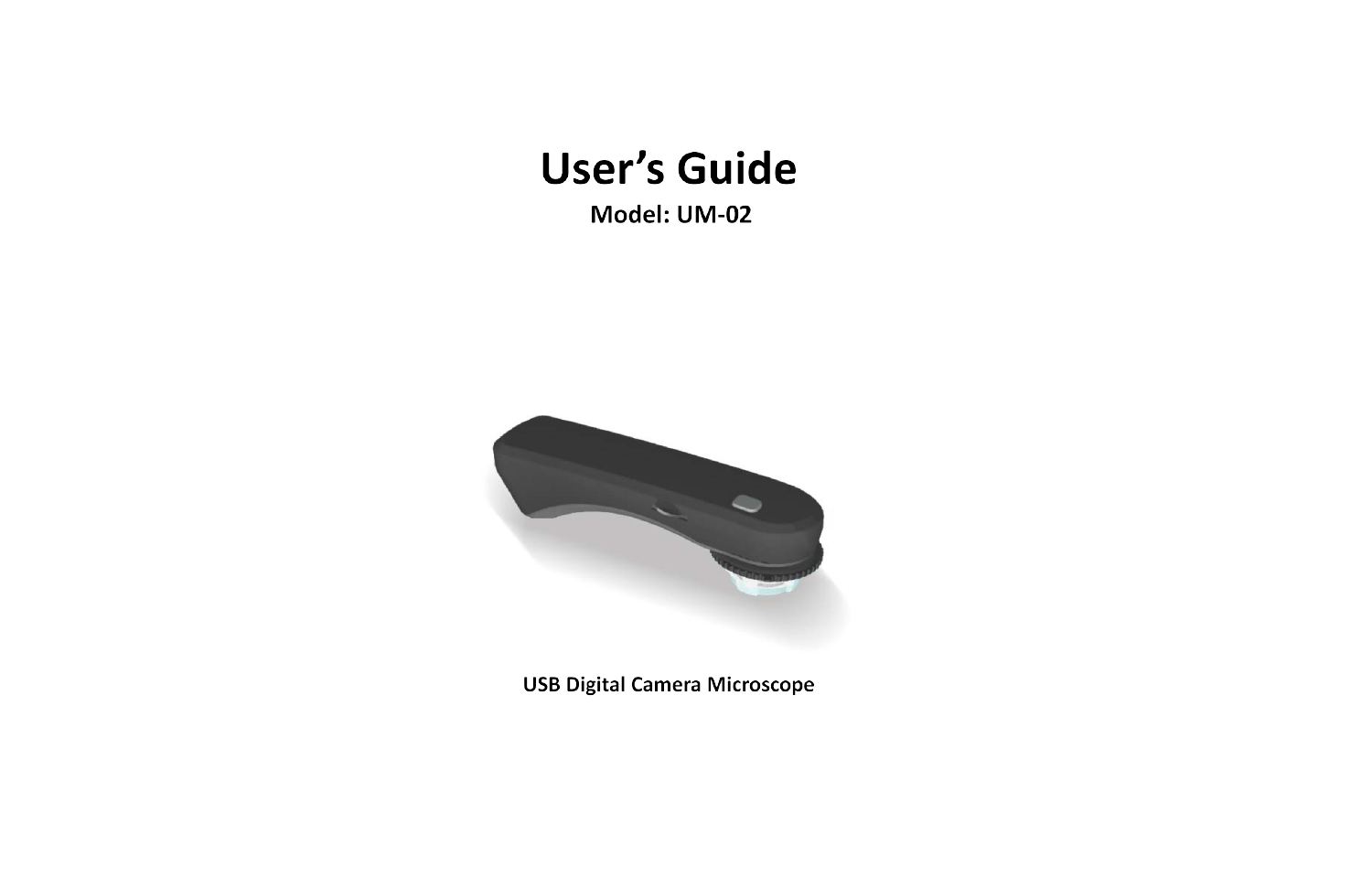## **Contents**

| 1.2 USB Digital Microscope Function 1     |  |
|-------------------------------------------|--|
| 1.3 USB Digital Microscope Operation 2    |  |
|                                           |  |
|                                           |  |
| 2.1 Insert Installation CD (Step 1)3      |  |
| 2.2 Install Application Program (Step 2)4 |  |
|                                           |  |
| 2.4 Exit Installation Program (Step 4) 4  |  |
|                                           |  |
|                                           |  |
|                                           |  |
|                                           |  |
|                                           |  |
|                                           |  |
|                                           |  |

### 1. Product Introduction

1.1 Packaging Contents

| Object                           | Quantity | Object          | Quantity |  |  |
|----------------------------------|----------|-----------------|----------|--|--|
| <b>USB Digital</b><br>Microscope |          | User's Guide    |          |  |  |
| Mini USB2.0 Cable                |          | Installation CD |          |  |  |

1.2 USB Digital Microscope Function



- a. Capture Button: Press the capture button to record the image. The image is displayed on the application program.
- <span id="page-1-0"></span>b. Light Control Dial: Light control dial is used to control LED brightness.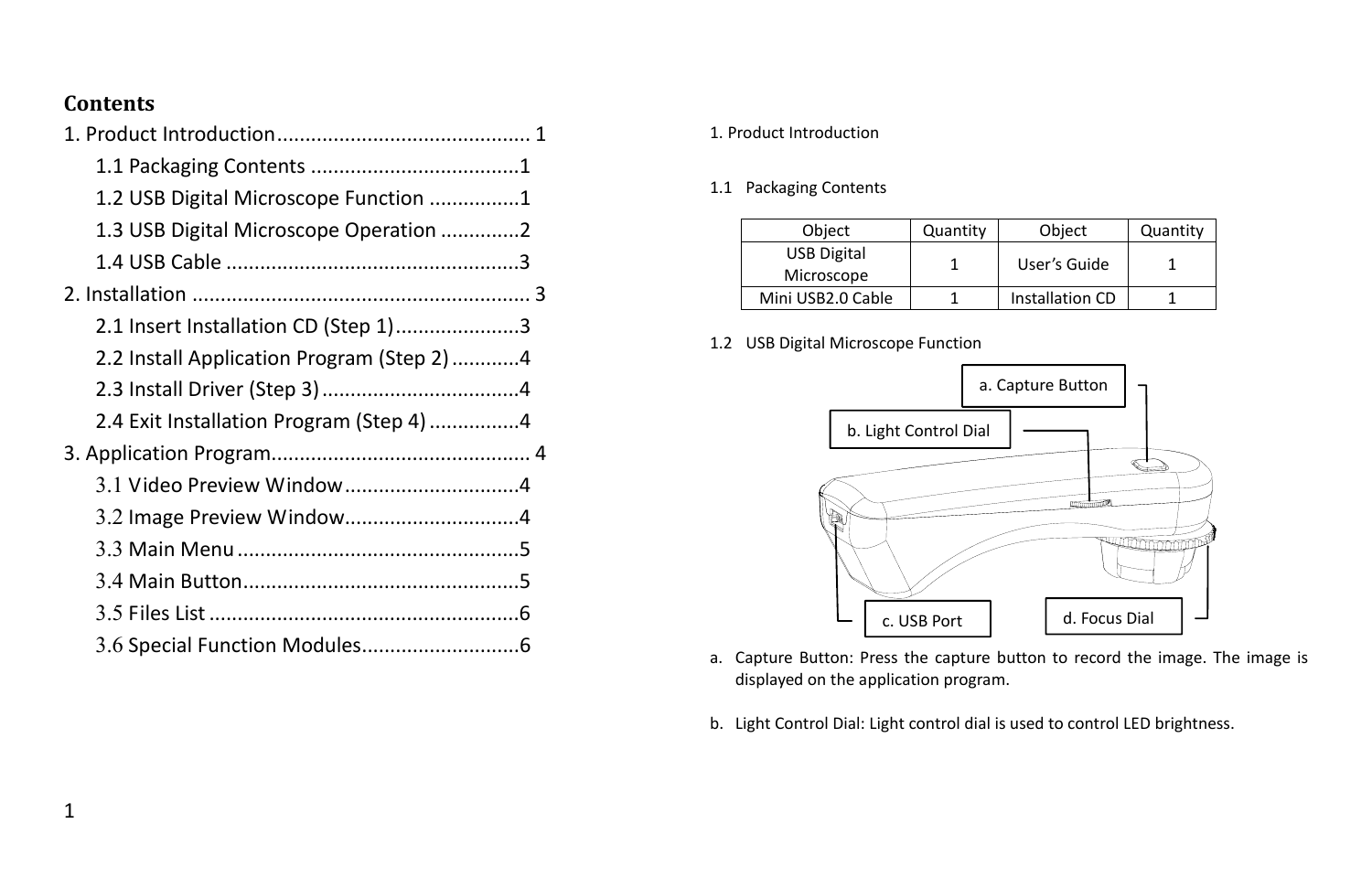- c. Focus Dial: Adjust focus, magnification, and zoom when it is in the video mode.
- d. USB 2.0 Port: Use the mini USB 2.0 cable to connect this device to the PC.
- 1.3 USB Digital Microscope Operation
- a. Focus mode: 3 Focus points as LP H &  $\blacksquare$ . L, H, and  $\blacksquare$  are focus positions. L is low magnification, H is high magnification  $\&$   $\&$  is for far distance snapshoot.

<span id="page-2-0"></span>

b. Flat Mode: Adjust flat mode button to L or H to observer.



c. Distance mode: Distance mode is just like a regular video camera to shoot.

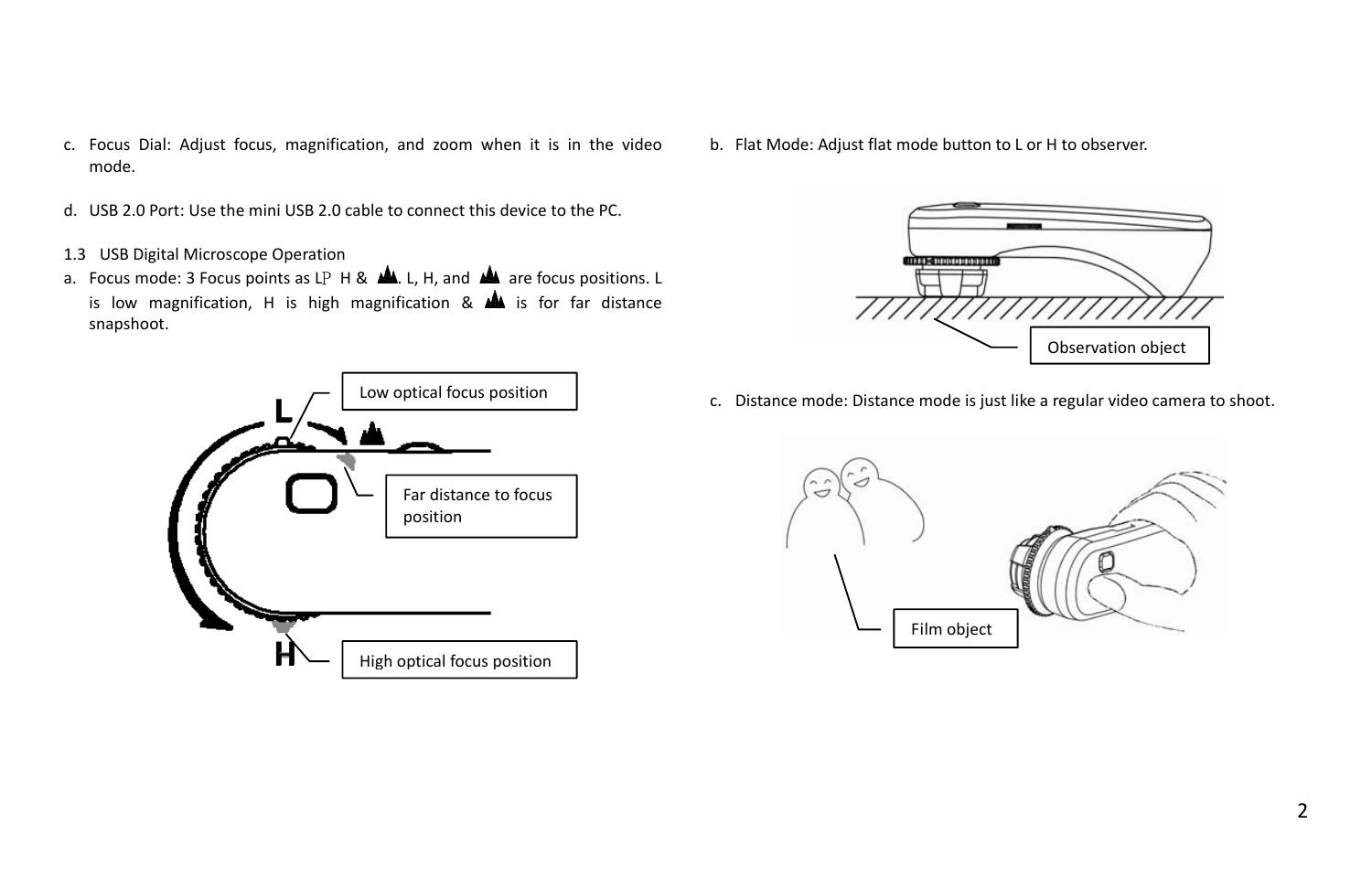#### 1.4 USB Cable

Standard USB connector is connected to PC (Normal), and the mini USB connector is connected to the device.

C Attention: Please use the included USB 2.0 cable in the package. Other cables may not work properly with this device.



2. Installation

<span id="page-3-0"></span>For detailed program installation, please refer to the User's Manual located in the Installation CD. Programs shall be installed according to the following 4 steps:

2.1 Insert Installation CD (Step 1)

Insert Installation CD provided together with the product into CD-ROM Drive. The CD will be read by computer automatically, and the installation window will be displayed:



Installation CD and select<sup>y</sup> Autorun.exe $Z$  as illustrated in the following image: If the computer does not display installation window, please open the

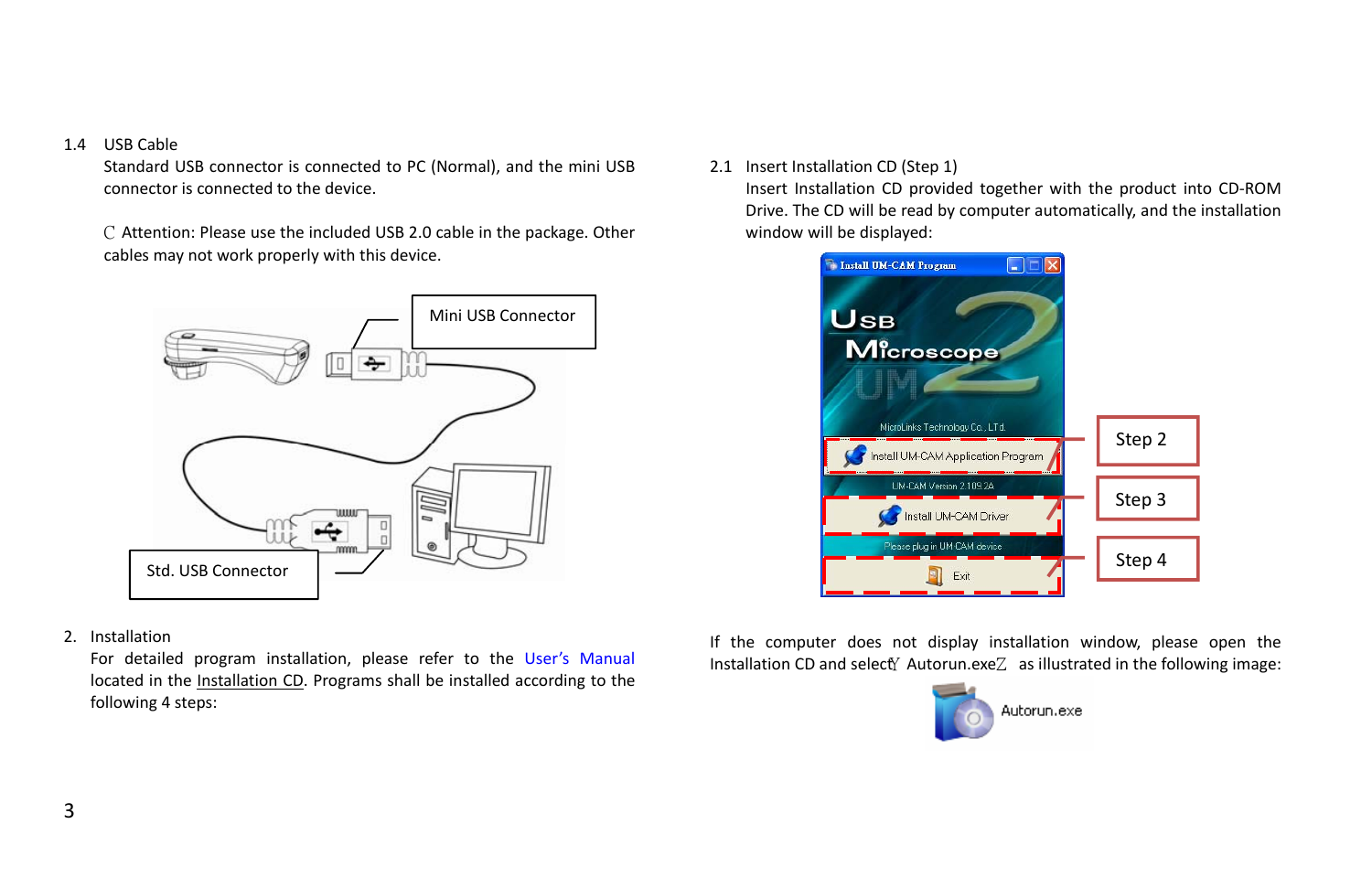If the Installation CD provided together with the product is lost or damaged, please visit http://www.ihara-us.com to download installation files.

- 2.2 Install Application Program (Step 2) Select Install UM-CAM Application Program to install UM-CAM Application Program.
- 2.3 Install Driver (Step 3)

Please make sure the UM-CAM USB Microscope Camera is connected to the PC. Next, select Install UM-CAM Driver to install UM-CAM driver.

C Attention: Driver will not install properly if the UM-CAM is not connected during installation.

2.4 Exit Installation Program (Step 4)

After installing Application Program and Driver, please select Exit to quit the installation program.

3 Application Program 3.

> <span id="page-4-0"></span>There are primarily 6 operation functions in the application program. For a detailed explanation, please refer to the Operation Instruction set in the Installation CD (User's Manual).



3.1 Video Preview Window

After connecting the USB microscope camera, this window will show video information, images, videos, played files, as well as information on special function modules.

3.2 Image Preview Window

This window displays captured images, edit and process images.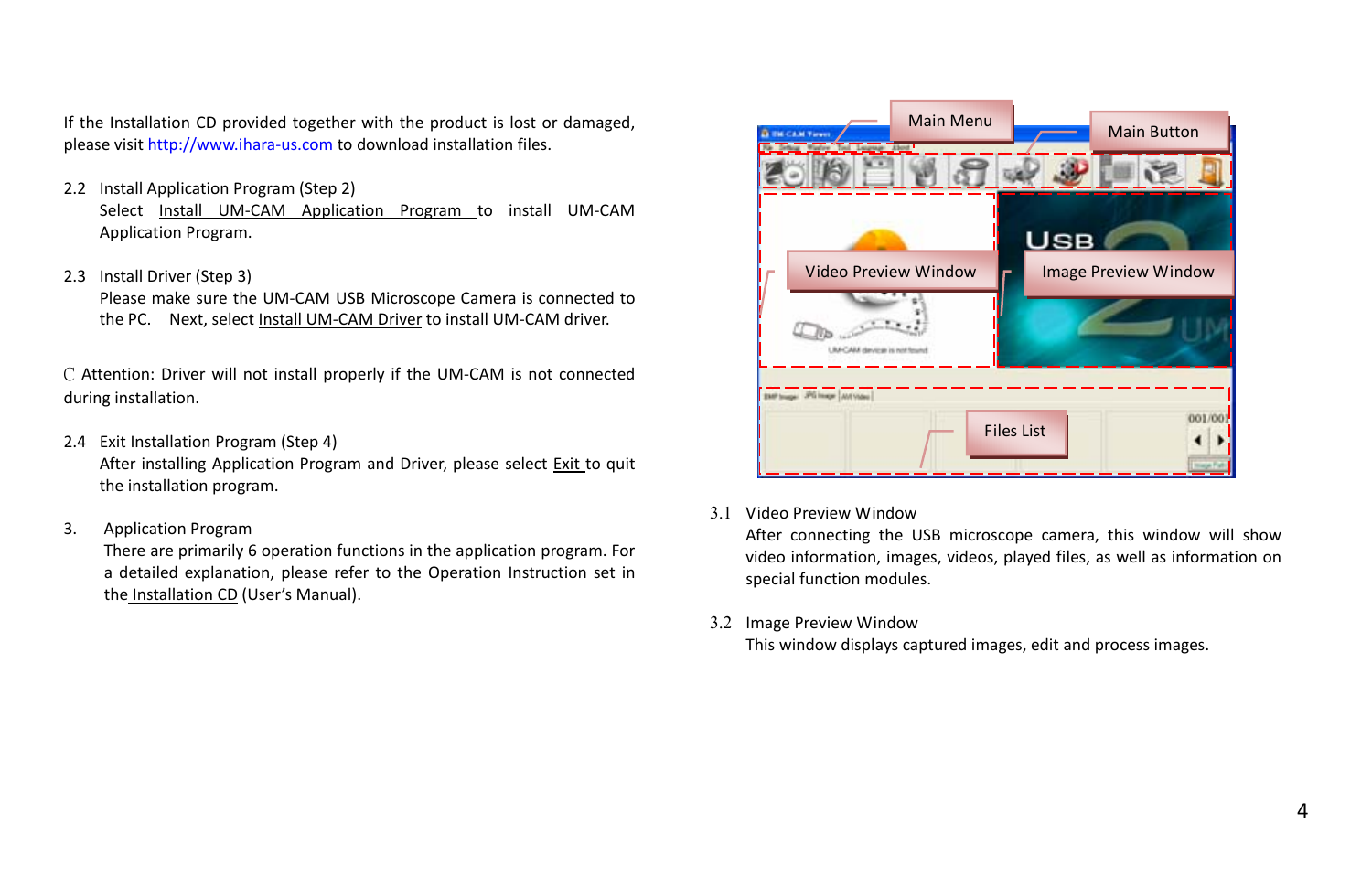#### 3.3 Main Menu

The Main Menu of the Application Program contains the following selections:

- a. File includes files open and storage, as well as printing images.
- b. Setting includes input device, image quality, video information formats, sources and compression, as well as automatic storage, etc.
- c. Window you can adjust sizes of video information windows and switch to the single window mode.
- d. Tool open different files folders, such as BMP, JPG and AVI. Languages and path of files storage can be reproduced to preset values of the system.
- e. Language five languages including Chinese in complex and simple forms, English, Japanese and Germany are available for selection.
- f. About to show the version, copyright and other relevant information about the Application Program.
- 3.4 Main Button

Main Button contains more general functions as follows:

- a. Connect  $\ddot{\bullet}$  / Disconnect  $\ddot{\bullet}$  button of connecting and disconnecting to microscope camera. Video image will be displayed in Video Preview Window after connection.
- <span id="page-5-0"></span>b. Snapshot  $\mathbb{F}$  press the button to capture image from Video Preview Window. The captured image will be displayed in Images Preview Window.
- c. Save Image  $\Box$  store images in Images Preview Window
- d. Editor Image  $\mathcal{O}'$  Exit Editor  $\mathcal{O}'$  to enter or quit Edit Image function. After entering, image editing tools are listed below Images Preview Window as follows:

|  |  |  |  |  |  |  | <u>☆│Ⅱथ∞ ®│□│अ∠⊡⊙∥○∣अ∆⊡™</u> │ |  |
|--|--|--|--|--|--|--|--------------------------------|--|

- e. Delete Image **QU** Pressing delete Icon will delete image.
- f. Video Record  $\mathbb{R}$  / Stop Record  $\mathbb{R}$  to record or stop recording video. Recorded video will be displayed in Video Preview Window. You can set compressed coding way by clicking and selecting "Setting->Video Compression" in the Main Menu. The user is recommended to install DivX encoder to achieve better compression results and quality.
- g. Play Video / Stop Play is to play or stop playing video. Video of played files will be displayed in Video Preview Window. Playing tools are listed below the preview window as follows:<br> $\begin{array}{c} \hline \blacksquare \end{array}$

h. Image Process  $\frac{1}{2}$  Exit Image Process in image processing include reversed video, grey scale, black and white, edge detection and other basic functions. After entering Image Processing model, tools will be displayed below Images Preview Window as follows: